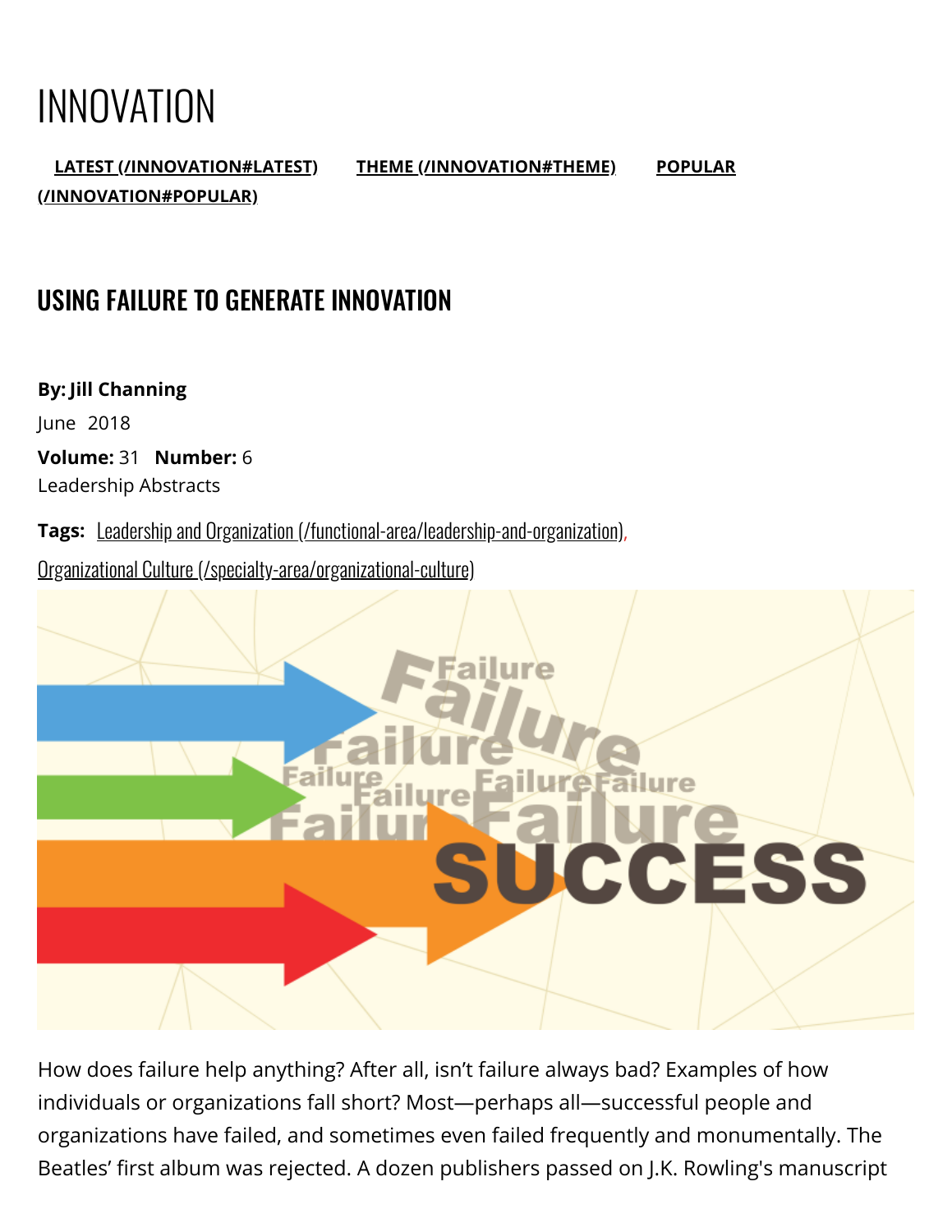for Harry Potter. Penicillin and the smallpox vaccine were discovered from failed experiments. So, what turns a failure into an innovation? Intelligent failure involves telling stories about failing forward, using trial-and-error approaches, being willing to do sometimes difficult and challenging work, being resilient, and receiving support from formal leaders.

#### Telling the Story of Failure

Colleges that fail forward communicate stories of failure and how individuals and groups learn from those failures, and through this, find ways to improve processes as well as teaching and learning. For example, at Truckee Meadows Community College, we have engaged in two recent design projects: one involving classrooms and one involving a learning commons model. Faculty, staff, and administration worked on both projects and conducted research to inform the designs of these spaces. Nevertheless, there were still many failures. The high top tables in the redesigned classrooms created a space for easily distracted students to hang out and chat during class rather than be involved in the active learning for which the classroom was initially designed, but there were also elements of the room that worked well. The whiteboard walls and tables, moveable furniture, iPads, and AppleTV were effective for evoking active and engaged learning. We assessed the design by holding a faculty feedback session and using student surveys. Further, after the first semester of the room's use, faculty presented to and provided training for other faculty about the room and pedagogical opportunities. Articulating and communicating the failures and successes of this project led to the development of improved models for future classroom redesign efforts. Specifically, we found that rectangular tables work better than round; lighting should be adjustable for better viewing of projected images; more iPads are helpful for smaller group work; and more comfortable chairs are needed.

#### Using Trial-and-Error Approaches

Trial-and-error approaches lend themselves to intelligent failures. For instance, the ongoing learning commons project involves a multiphase development process. The purpose of this project is to create a space where information literacy and academic support services (tutoring) are integrated synergistically to serve students effectively. This project has been purposefully implemented in phases so that we can learn from what works and what does not work in each phase. In the first phase, a furniture company lent the college furniture. We learned what furniture students liked and used most and where it is best placed, which informed ultimate furniture purchases. During this phase, we also integrated tutoring services into this physical environment, which created many disasters in the first year. Students were accustomed to going to a different building for tutoring and not to the library, so tutoring appointments initially declined. The library staff were not used to sharing the space, nor were they used to the noise. We placed the reference desk and the tutoring check-in desk by each other with the idea of greater collaboration between tutoring and information literacy services. This resulted in no one being able to hear at either desk due to high traffic at both.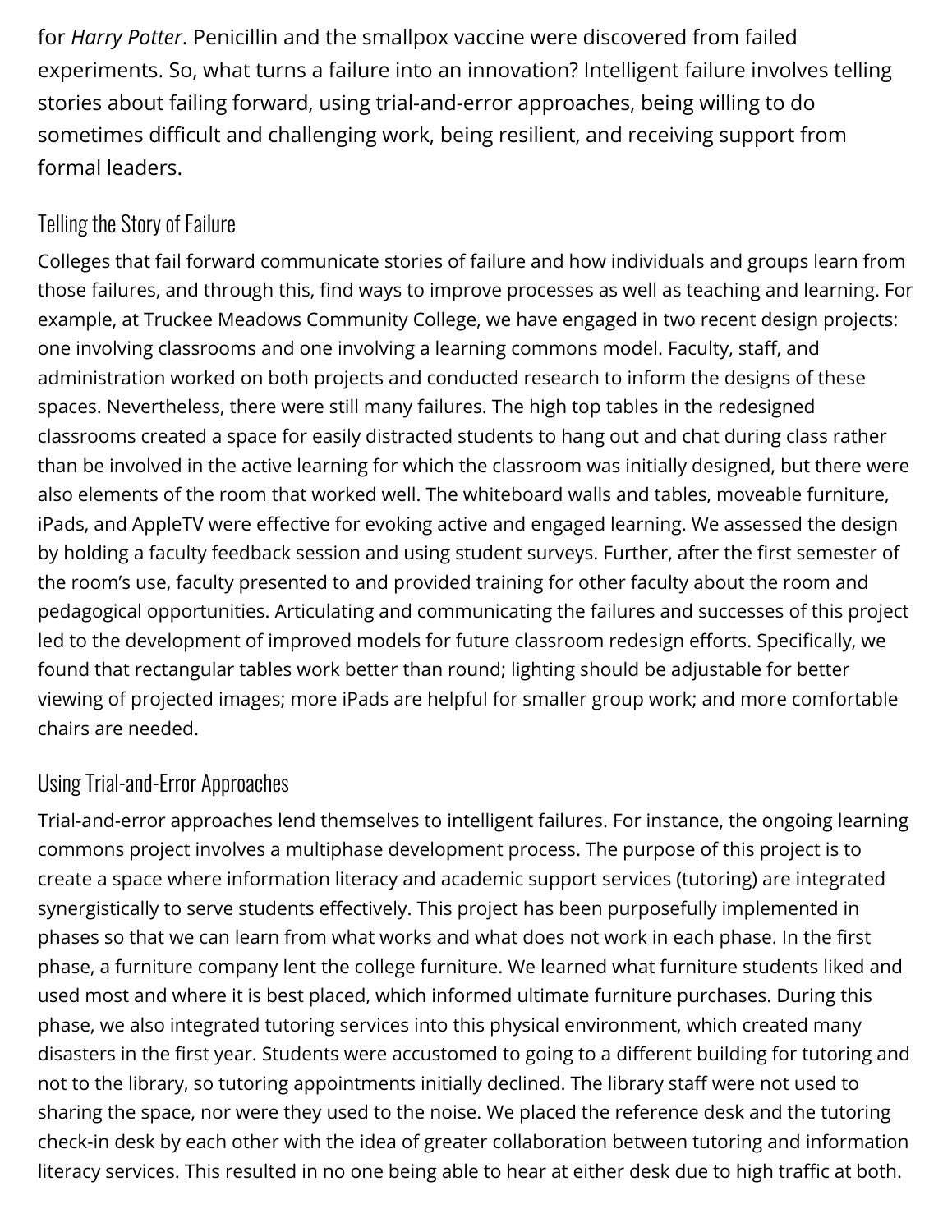In our next phase, we will separate these functions and create two reference desks—one on each floor. We also plan to add additional quiet study spaces on the second floor while partitioning off part of the tutoring space with glass to buffer some of the sound. For this project, we conducted research and created a learning commons committee with wide representation from throughout the college. Diverse input and multiphase implementation have enabled us to make improvements in architectural and interior design to fulfill the space's purpose to support to student success.

### Difficult and Challenging Work

Albert E. N. Gray (1940) wrote in *The Common Denomingtor of Success*, "The successful person has the habit of doing the things failures don't like to do. They don't like doing them either necessarily. But their disliking is subordinated to the strength of their purpose" (p. 4). Being innovative and failing forward require us to do things that are sometimes challenging. In most cases, this requires time and commitment for implementation and reflection. According to Garvin (2013), "Managers have simply not devoted the necessary time and attention to mastering the skills of implementation" (p. 39). Institutions, stakeholders, and leaders need to think systematically about project implementation and to try something for at least two to four years to learn whether it works and how projects can be made even more successful. A productive approach, suggested by Garud and Van de Ven (2000), is to view and enact implementations as "nested sequences of events that unfold over time in the development of individuals, organizations, and industries" (p. 4). This is not to say that colleges should keep doing something that is not working for years, simply forging ahead despite epic failure after failure. Sometimes we do need to abandon ideas. For example, if a college tries a strategy to increase enrollment, but it becomes apparent after only a couple of weeks that it is dramatically hurting enrollment, it should be called off until further research can be done. Specifically, the college or organization should adopt a culture of perseverance, learning, adaptability, and responsiveness by supporting—financially, morally, and philosophically individuals' and groups' efforts to work toward positive and innovative changes.

#### Resilience

Resilience, simply put, is being able to bounce back in the face of adversity. It is what Angela Duckworth (2016) refers to as "grit" and what Carole Dweck (2006) refers to as "growth mindset." Dweck wrote, "Even in the growth mindset, failure can be a painful experience. But it doesn't define you. It's a problem to be faced, dealt with, and learned from" (p. 33). It is about not giving up and committing to a goal while learning from the failures along the way. According to the American Psychological Association (n.d.), factors associated with resilience also include

- The capacity to make realistic plans and take steps to carry them out.
- A positive view of yourself and confidence in your strengths and abilities.
- Skills in communication and problem solving.
- The capacity to manage strong feelings and impulses. (para. 9)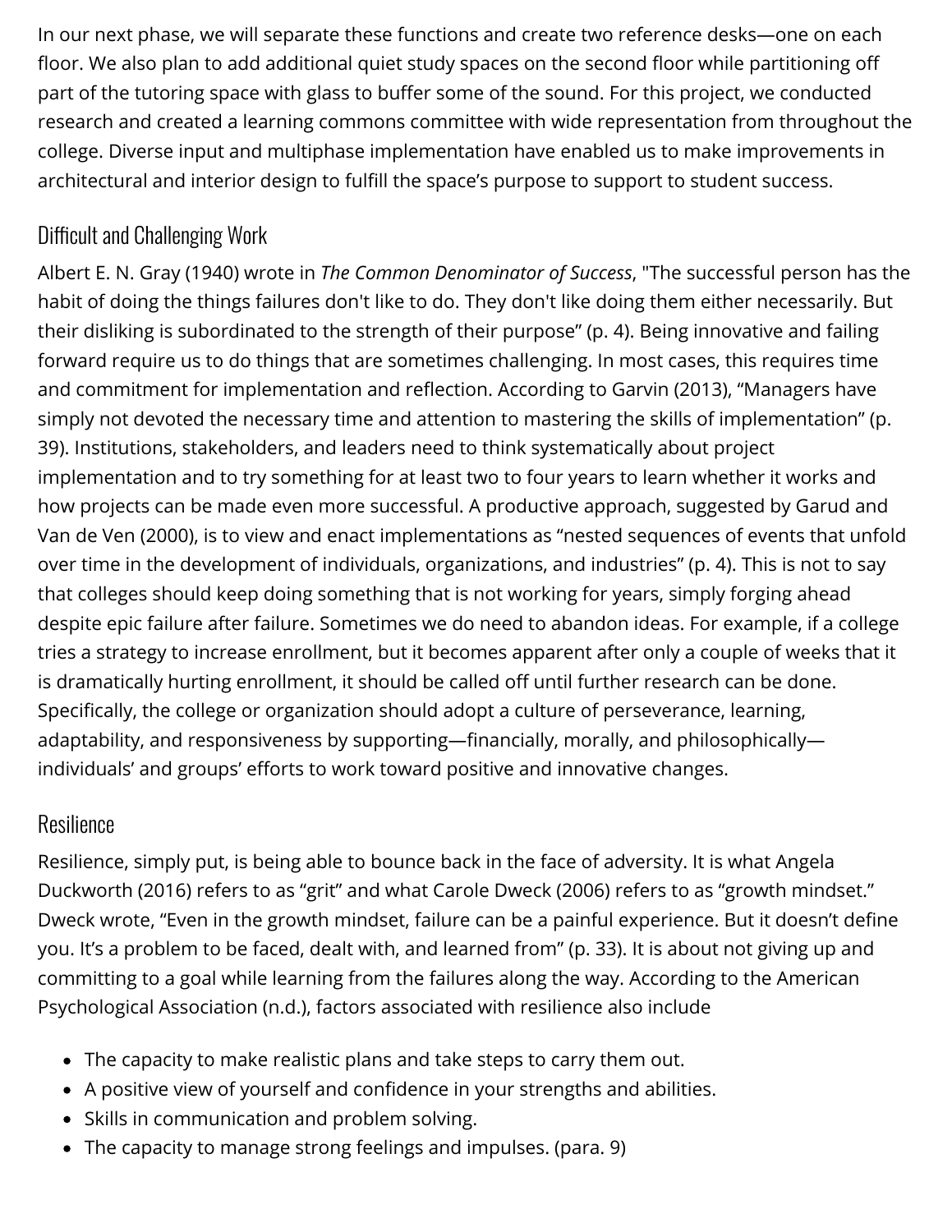Much of this is part of being a well-adjusted human being, and what it means for an organization is providing a supportive, encouraging, and high-trust environment. We all have flaws, insecurities, and a host of other imperfections. Despite this, a critical mass of faculty, staff, and administrators who exhibit resilience can develop innovative and responsive approaches to a college's needs. One of the best ways to do this is to use recruitment and screening processes to attract those who possess resilience, are self-reflective, and have the ability to accept and to implement constructive feedback (McArdle, 2014). Additionally, this learning culture provides development opportunities for current college personnel to become more resilient and to engage in personal and professional growth.

#### Support From Leaders

This is hard work. Without support from above, intelligent failure is particularly challenging, especially in a college culture where the blame game is the norm. Often, attempts at innovation and improvement are thwarted by those who are so intent on defending their territories and processes that they fail to see opportunities. The status quo must be questioned and challenged, and this can only occur in a culture of inquiry supported by trust and strong relationships between various constituent groups (Miller, 2015). Moreover, leaders are essential in the work of failing forward, not because they must lead all initiatives, but because they facilitate the creation of environments in which support and trust are high and risks are acceptable means of generating innovations. In fact, it is often better to allow innovations to develop from the lowest possible level. For leaders in positions of authority, this means they can "let go of some control (not authority) in order to achieve creativity, collaboration, collective intelligence, and new pathways for action" (Klimek, Ritzenhein, & Sullivan, 2008, p. 48). Leaders also establish consequences for failure and accept a certain amount of risk in trying new ideas and approaches. Leaders can do this by encouraging intelligent and calculated risktaking and celebrating both failures and successes by telling the stories about both—what positive things have been learned and why that is important.

#### Assessment and Caveats

This article is not an argument for a free-for-all, try-any-crazy-idea milieu where accountability is nonexistent. Most community colleges are publicly supported institutions that must be responsible stewards of taxpayers' funds. We do not have license to create 20 million-dollar failures—though sometimes we do this anyway. Calculated risks can be assessed and appropriate adjustments made throughout the planning of an innovative idea or initiative. Before any initiative is developed, groups intentionally formed and comprised of individuals who think in diverse ways should engage in preassessment. This is where a SWOT (strengths, weaknesses, opportunities, threats) analysis is useful. Additionally, pre-assessments should involve a description of the current state of affairs of whatever the initiative is supposed to address. For example, if a plan for a new technical career program building is being developed, an assessment of the current facilities is in order. Formative assessments; small benchmarks, allowing for small failures rather than epic ones; and protocols for critique can assist the process along the way of implementation.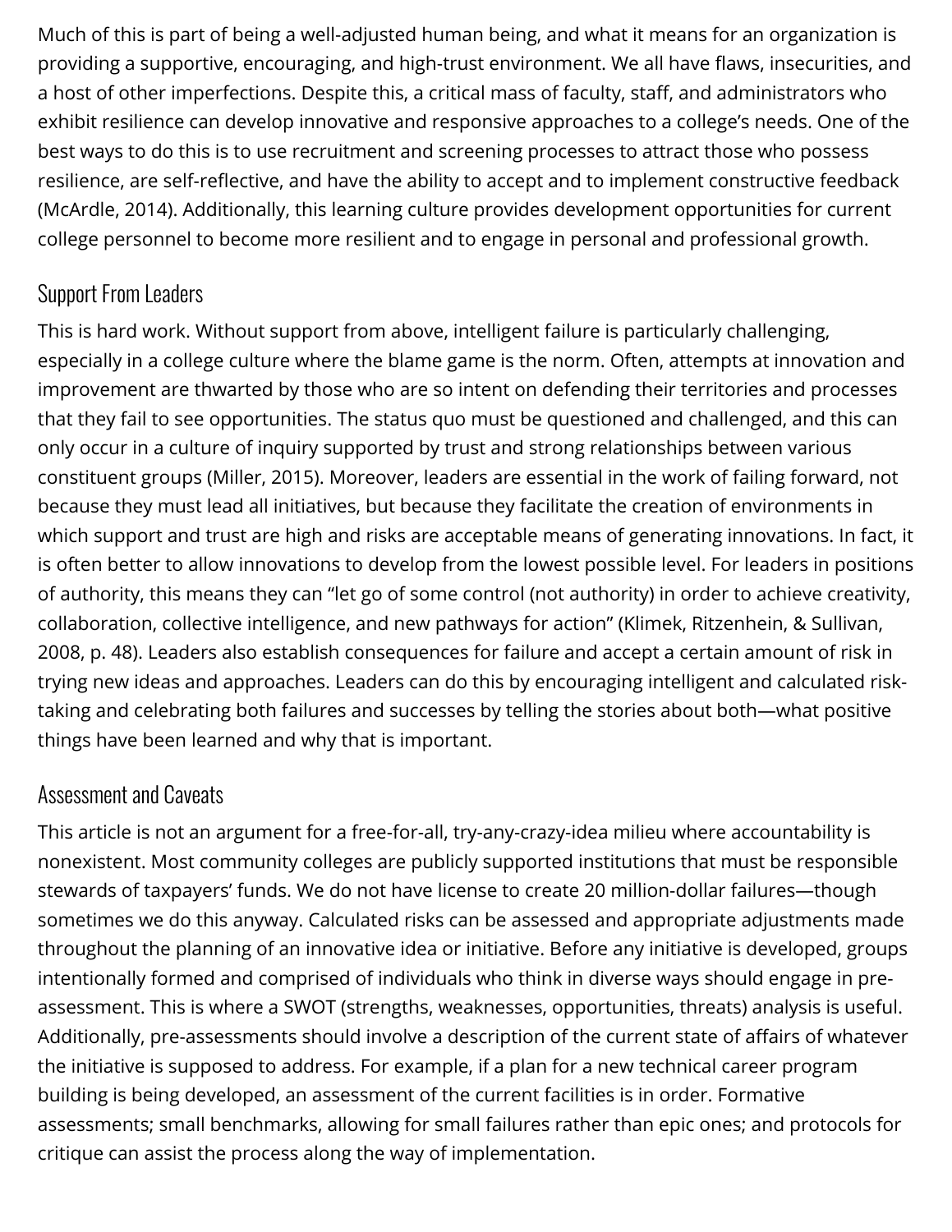#### $\mathsf{Conclusion}$  |  $\blacksquare$

A college that fosters intelligent failures holds its community members to high standards. Such an institution celebrates failures as well as successes on an ongoing basis and may even have a "wall of flops." A culture of inquiry is nurtured, and faculty and staff move beyond defensive stances; their actions and interactions with others reflect flexible and open-to-change attitudes. College leaders allow for failures. They do not punish people for taking risks to help the institution, as long as their approaches are responsible and responsive. In other words, leaders collaborate to create a "mental space for inquiry, creativity, and reflection" (Kolb, 1984, p. 48). This environment values reasonable risk-taking, provides support when frustrations occur, and offers assurance that disappointments are opportunities for learning and are survivable (Macaux, 2012; Tuber, 2008). Leaders expect that people can do and are willing to do challenging work, and they support them in this work with resources, time, and professional development. Failing forward also requires us to tell the stories of our failures and to show others how we have learned and, ultimately, generated successful innovations as a result.

#### References

American Psychological Association. (n.d.). The road to resilience. Psychology Help Center, Retrieved [from www.apa.org/helpcenter/road-resilience.aspx \(http://www.apa.org/helpcenter/road](http://www.apa.org/helpcenter/road-resilience.aspx)resilience.aspx)

Duckworth, A. (2016). Grit: The power of passion and perseverance. New York: Scribner.

Dweck, C. (2006). Mindset: The new psychology of success. New York: Random House.

Garud, R., & Van de Ven, A. H. (2000). Strategic change processes. In A. Pettigrew, H. Thomas, & R. Whittington (Eds.), Handbook of strategy and management. Thousand Oaks, CA: Sage.

Garvin, D. A. (2013, Summer). Where implementation breaks down: Why Can't Companies Get the Job Done? The Conference Board Review, 38-45.

Gray, A. E. N. (1940). The common denominator of success. Australia: StuartZandel.

Klimek, K. J., Ritzenhein, E., & Sullivan, K. D. (2008). Generative leadership: Shaping new futures for today's schools. Thousand Oaks, CA: Corwin Press.

Kolb, D. (1984). Experiential learning: Experience as the source of learning and development. Englewood Cliffs, NJ: Prentice-Hall.

Macaux, W. P. (2012). Generative leadership: Responding to the call for responsibility. The Journal of Management Development, 31, 449-469.

McArdle, M. (2014) *The up side of down: Why failing well is the key to success.* New York: Viking.